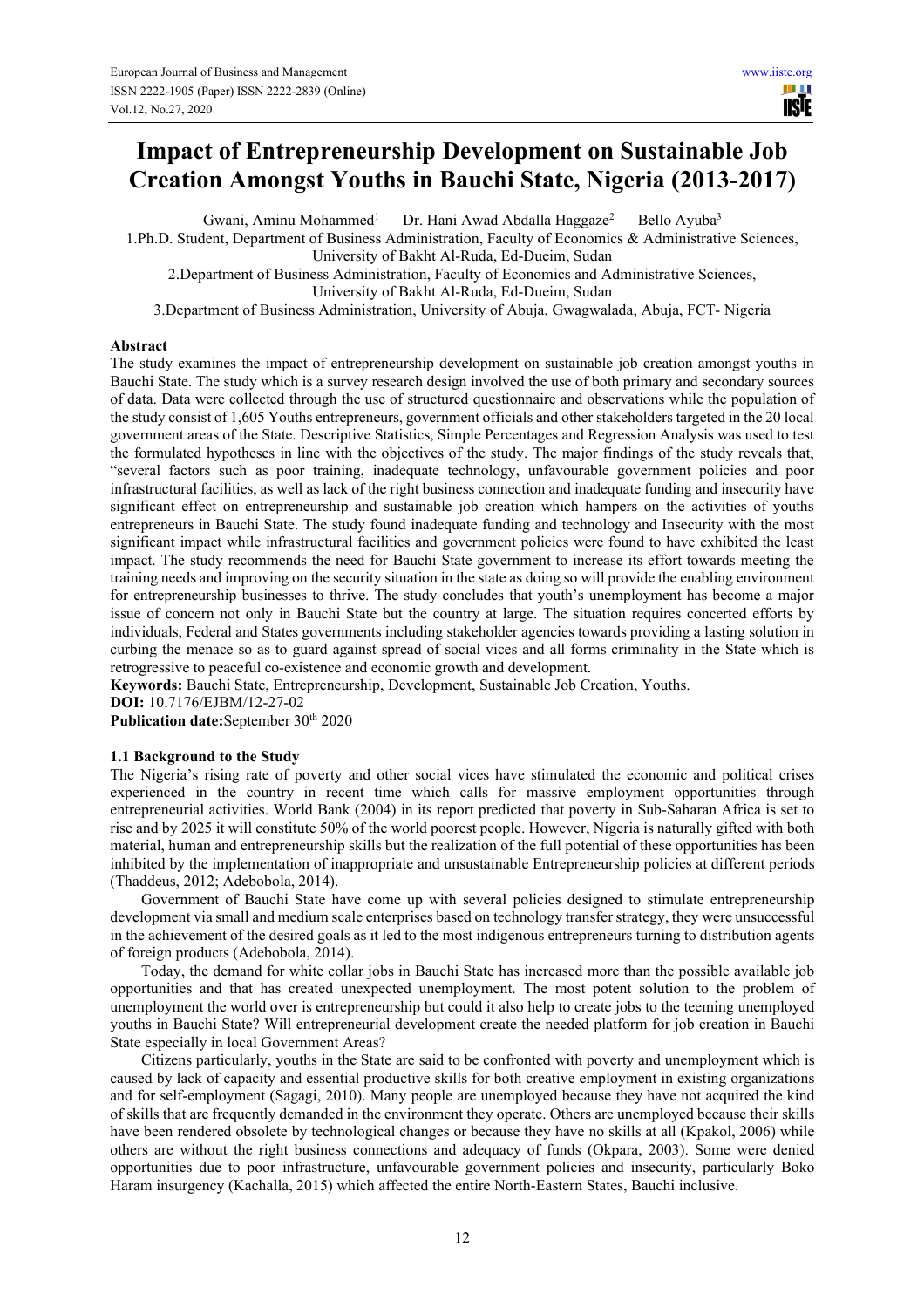The Boko Haram Insurgency which impacted negatively on the socio-economic development of the North-Eastern States paralyzed business activities resulting to businesses winding up and investors moving to other states where they feel secured. The resultant effect is high unemployment rate and increase of other social vices (Kachalla, 2015). This problem necessitated the application of various measures by Bauchi State government in curbing the problem of unemployment through the development of various Entrepreneurship schemes so as to engage the unemployed youths in the state into meaningful business activities for sustainable job creation which will go a long way in discouraging the teeming youths from participating in social vices.

With inadequate skills and few opportunities, Bauchi State youths face a future of low-wage employment, unemployment and under-employment with little security and prospects (Dandago & Muhammad, 2014). The expansion of employment opportunities in the state is far below the growth in population because of lack of productive skills and investments. This reality leaves youth in the state without any sustainable means of livelihood, as a result of which, poverty and unemployment have become the ugly twin faces of the state's economy.

It is in view of this that this study on the impact of entrepreneurship development on sustainable job creation among youths in Bauchi State is conducted to help identify those entrepreneurial factors leading to sustainable job creation for even development. Even though, similar studies (Such as those of Thaddeus, 2012; Adebobola, 2014; Dandago & Muhammad, 2014 & Sagagi, 2010) were conducted by several scholars, their studies focuses only on entrepreneurship development and unemployment reduction in Nigeria and entrepreneurial development and job creation in selected local government areas in Nigeria. Their studies did not investigate the impact of entrepreneurship on sustainable job creation among youths in Bauchi State which this study is designed to accomplish. Furthermore, the study will be of immense benefit to Bauchi State Government, the Federal Government as well as other relevant development partners has an independent measure of success or otherwise of the various job creation programmes they had provided in in the state. Institutions and cconsultants as well as other researchers stand to reap immense benefit from the study. Finally, the finding of the study will serve as another stimulating document for other studies in entrepreneurship development in relation to sustainable job creation.

# **1.2 Statement of Problem**

Unemployment has been an issue of discourse in Bauchi State and Nigeria at large. This has grown large that the situation cannot be addressed by mere campaign or words of mouth (Nwankwo & Ifejiofor, 2014). It requires the combined efforts of individuals, States and the Federal government to formulate a lasting strategy to curb this menace. Unemployment in Bauchi State has affected the youth and the economic development of the state from a broad spectrum of socio-economic perspective. It is obvious that the situation especially that of youth unemployment affected the development of entrepreneurial activities in Bauchi State which results in retrogressive growth in several ways. What are then the factors responsible? This has been attributed to myriad of problems facing average entrepreneurs in the state which include inadequate entrepreneurial skills due to poor training and technology, unfavourable government policies and poor infrastructure, as well as lack of the right business connections and inadequate funding and insecurity. These problems have impacted negatively on entrepreneurship and sustainable job creation among youths in Bauchi State which calls for the need to investigate the factors for possible solutions. It is in view of this that the study is conducted to investigate the problems so that recommendations will be made on how they can be addressed.

# **1.3 Research Questions**

In line with the above problems, the following research questions were raised:

- i. How inadequate entrepreneurial skills arising from poor training and technology impact on entrepreneurship and job creation among youths in Bauchi State?
- ii. To what extent unfavourable government policies impact on entrepreneurship and job creation among youths in Bauchi State?
- iii. How do poor infrastructural facilities affect the development of entrepreneurship and job creation among youths in Bauchi State?
- iv. To what extent lack of the right business connections impact on entrepreneurship and job creation among youths in Bauchi State?
- v. What is the impact of inadequate funding on entrepreneurship and job creation among youths in Bauchi State?
- vi. To what extent the level of insecurity in the State affects entrepreneurship and job creation among youths in Bauchi State?

# **1.4 Objectives of the Study**

The main objective of the study is to examine the impact of entrepreneurship development on sustainable job creation among youths in Bauchi State. The specific objectives of the study are to: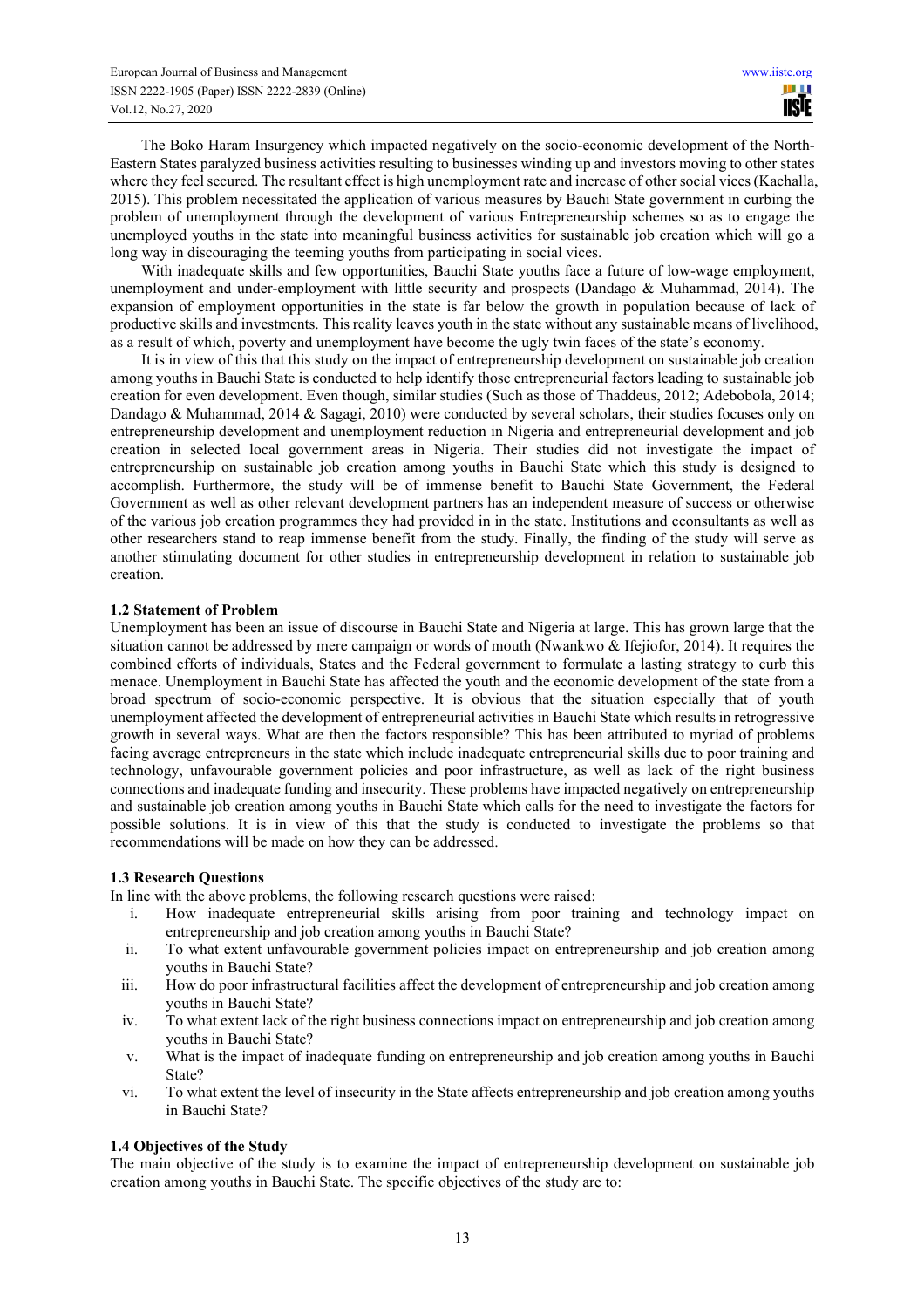- i. Analyse how inadequate entrepreneurial skills arising from poor training and technology impact on entrepreneurship and job creation among youths in Bauchi State.
- ii. Assess the extent to how unfavourable government policies impact on entrepreneurship and job creation among youths in Bauchi State.
- iii. Identify how do poor infrastructural facilities affect the development of entrepreneurship and job creation among youths in Bauchi State.
- iv. Evaluate the extent to how the lack of right business connections impact on entrepreneurship and job creation among youths in Bauchi State.
- v. Determine how inadequate funding impact on entrepreneurship and job creation among youths in Bauchi State.
- vi. Assess the extent of the effects of insecurity on entrepreneurship and job creation among youths in Bauchi State.

# **1.5 Research Hypotheses**

The following formulated hypotheses were tested in the course of the study:

*Ho1: inadequate entrepreneurial skills arising from poor training and technology do not have significant impact on entrepreneurship and job creation among youths in Bauchi State.* 

*Ho2: Unfavourable government policies do not have significant impact on entrepreneurship and job creation among youths in Bauchi State.* 

*Ho3: Poor infrastructural facilities do not affect the development of entrepreneurship and job creation among youths in Bauchi State.* 

*Ho4: Lack of the right business connection does not impact on entrepreneurship and job creation among youths in Bauchi State.* 

*Ho5: Inadequate funding does not impact on entrepreneurship and job creation among youths in Bauchi State.*

*Ho6: Insecurity does not have significant effects on entrepreneurship and job creation among youths in Bauchi State.* 

# **1.7 Scope and Limitations of the Study**

The study is on the Impact of Entrepreneurship Development on Sustainable Job Creation in Bauchi State which focuses on those Job Creation Programmes provided by Bauchi State Government either alone or in conjunction with Federal Government and International Donor Agencies targeted at unemployed youths in the State. In view of the large number of job creation programmes available in Bauchi State, the study focuses on only those four Job creation programmes organized by BACYWARD, NDE and ITF as at 2017. The study focused mainly on specific areas of youth development needs in the state namely, Skills for Jobs (S4J) as organized by BACYWARD in conjunction with the Federal Government, represented by NDE and the World Bank and training on National Industrial Skills Development Programme (NISDP) organized by ITF in collaboration with Bauchi State Government.

Specifically, the study focused on those skills acquired by youths in specialized training areas such as Skills trained include Tailoring, Metal Works, auto-electrical works, carpentry and catering. Others include Welding, Poultry, Fish Farming and Computer maintenance. These skills were chosen based on their marketability and training needs of the state (ITF, 2017) as it will enable the trained youths to easily establish their own business with a view for them to be useful to themselves and the society generally. The study covers the 20 LGAs in the state.

The study focused on Youth entrepreneurs in Bauchi State because they are among the category of citizens with highest level of unemployment rate (World Bank Report as cited by Wakil, 2014 and Sunday, 2015). Another justification is that Bauchi state is in the North East which is one of the most badly affected states by the Boko Haram insurgency due to high level of unemployment and poverty among the teeming youth (Kachalla, 2015; Mahmoud, 2015 and Baro, 2016) which necessitated the need to study how job creation amongst youth helped in reducing involvement in insurgency activities.

The study covers the period  $2013 - 2017$ . The 5year period was chosen because Bauchi State witnessed massive infusion of various youth entrepreneurship development programmes. (Ministry of Poverty Alleviation, 2017).

However, the research, much as it tried in scope and methodology to address substantially the objectives of the study, quite a number of inhibitions were encountered which stood in the way of realizing the ultimate aim of the study. The major limitations identified include the inability of some of the surveyed Job Creation Agencies and selected youth entrepreneurs in the state to provide the required data as enunciated in the objectives of the study. Others include time constraint and the difficulty in understanding some of the analytical tools and necessary fit which confines the study to only the use of the analyzed tools in the study. Despite these limitations, due care was taken not to sacrifice quality and in-depth analysis of this study.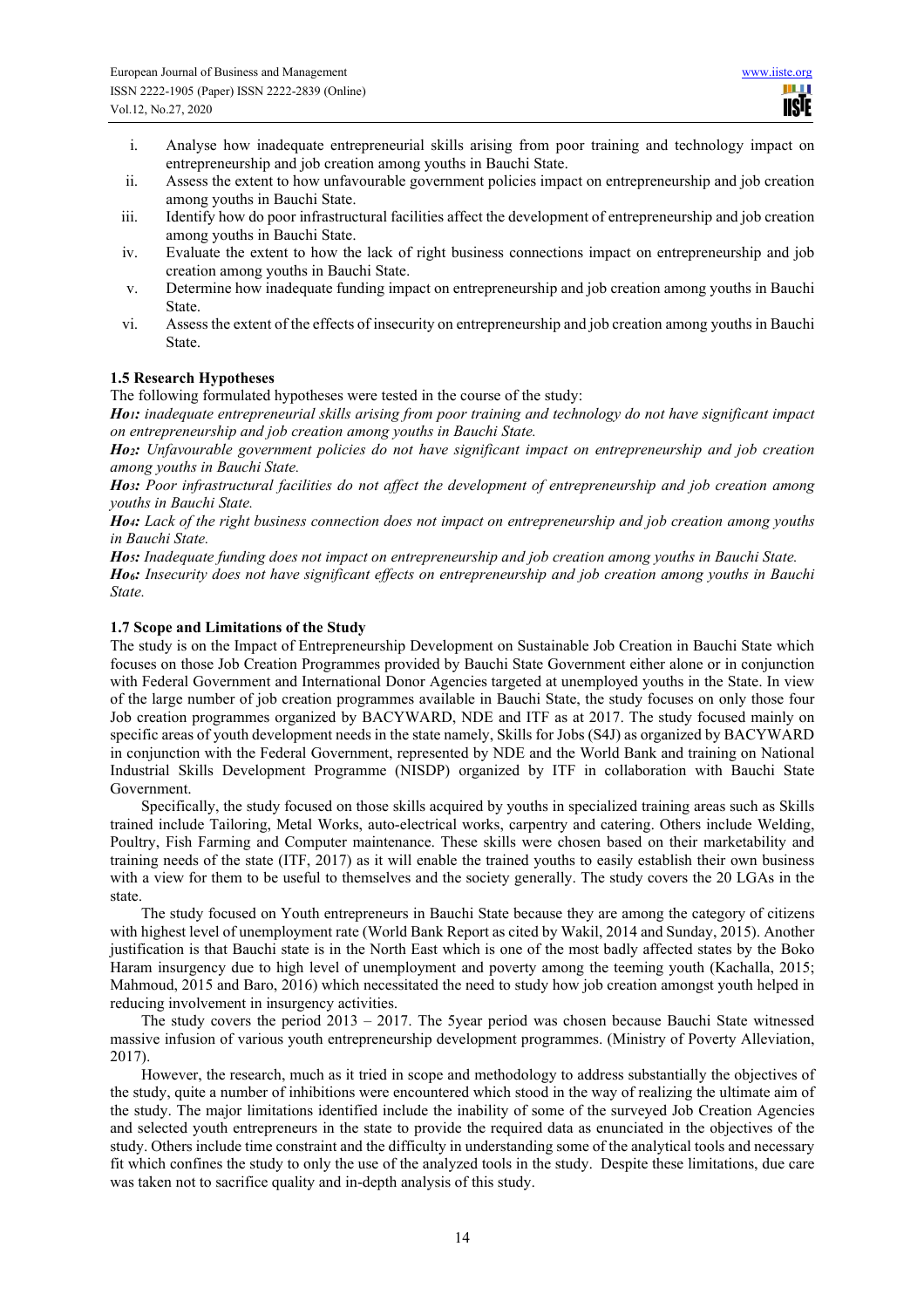# **2. LITERATURE REVIEW**

### **2.1 Concept of Entrepreneurship**

The concept of entrepreneurship was first established in the 1700s, and the meaning has evolved ever since. The earliest definition of entrepreneurship, dating from the eighteenth century, described it as an economic term involving the process of bearing the risk of buying at certain prices and selling at uncertain prices. However, scholars broadened the definition to include the concept of bringing together the factors of production. This definition precipitated other scholars to question whether there was any unique entrepreneurial function or whether it was simply a form of management. In the 21<sup>st</sup> century, the concept of innovation was added to the definition of entrepreneurship. The innovation can be multi-dimensional in perspectives, as it can be process innovation: market innovation, product innovation, factor innovation, and even organizational innovation. One of the latest definitions is given by Samuel (2015), the definition described entrepreneurship as involving the creation of new enterprises and that the entrepreneur is the founder. In addition, the concept is defined by Nwafor (2016) as, "the pursuit of opportunities without regard to resources currently controlled. To be enterprising is to keep your eyes open and your mind active. It is to be skilled enough, confident enough, creative enough, and disciplined enough to seize opportunities that present themselves regardless of the economy". Entrepreneurship can be conceptualized as the discovery of opportunities and the subsequent creation of new economic activity, often via the creation of a new organization. Entrepreneurship is the pursuit of opportunity without regard to resources currently controlled (Stevenson, 1975 as reported in Akale, 2016). Kuratka and Richard (in Nkechi et al. 2012) state that entrepreneurship is the dynamic process of creating incremental wealth. This wealth is created by individuals who take the major risks in terms of equity, time and career commitment of providing value to some products or services. **2.1.1 Entrepreneurial Process** 

Scholars (Wakili, 2015; Abdu, 2014; Anderson, 2015; Gambo, 2015; Emmanuel, 2015 and Eddie, 2016) explain that entrepreneurship is a sequential continuous process which gradually develops into full-pledged business venture. According to Wakili (2015) entrepreneurship is a developmental process which starts from an imaginary reflective positive thinking into a full-pledged realistic business. Also, Abdu (2014) argues that entrepreneurship is developed through a systematic sequential process which begins from imaginary idea and metamorphoses into an authentic reality. In addition, Anderson (2015) explains that entrepreneurship develop in similitude with the development of plant; ranging from the planting stage, germination stage to the continuous growing stage. In the same vein, Emmanuel (2015) argues that entrepreneurship is a process which is gradually nursed, carefully managed and developed. In addition, Eddie (2016) posits that entrepreneurship starts from simplistic idea which is implemented carefully through purposeful deliberate plans to realistic entity. Based on the scholars' views on entrepreneurship as a process, it is indicated that entrepreneurship is systematically and gradually implemented through careful analysis of what to do; how to go about doing it; when to do it appropriately; where to do it; who are the best people to do it and which/who are the target consumers. These fundamental questions that an efficient entrepreneur needs to answer in order to establish a successful sustainable business venture.

# **2.2 Concept of Job Creation**

Imran (2000) defines the concept of job creation as, "the process of providing new jobs especially for people who are unemployed. Similarly, job creation programmes are programmes or projects undertaken by government in order to assist the citizens in seeking employment. For instance, the American Job Creation Act of 2004 is designed to benefit domestic manufacturers, multinational corporations, as well as agriculture and energy sectors to enable them provide employment. Also, Sajo (2013) defines the concept of job creation as, "government policies intended to reduce unemployment which is implemented through a variety of forms such as government lowering of taxes and reduction of regulation to make hiring less expensive, as well as a government issuance of contract".

# **2.2.1 Approaches to Job Creation**

Job creation is achieved through the initiation of many procedures which are meant to create more jobs to the unemployed. Imran (2000) identifies five important approaches through which the creation of more jobs is facilitated. This includes entrepreneurship Development Initiatives through Government pending/Stimulus, Government Legislation and Monetary/Fiscal Policies and the Market Share Approach and New Ideas Approach to job creation.

# **2.2.2 Factors Affecting Sustainable Job Creation**

Entrepreneurship is a complex phenomenon influenced by the interplay of a wide variety of factors. Maina (2013) identifies two principal factors that affect entrepreneurship; Personality and environmental factors. This include factors such as indiscriminate occurrence of violence and the Boko Haram Insurgency which have devastated the socio-economic activities in the state, rendering many businesses obsolete, specifically in Borno, Adamawa and some parts of Yobe state in the North-East sub-region. Babayoji (2014) argues that the politically and socially induced violence that characterised the North-Eastern States of Nigeria have negatively affected the socioeconomic activities of the area. Entrepreneurship activities had been badly affected and many investors were scared away from the area because of the prevailing social unrest.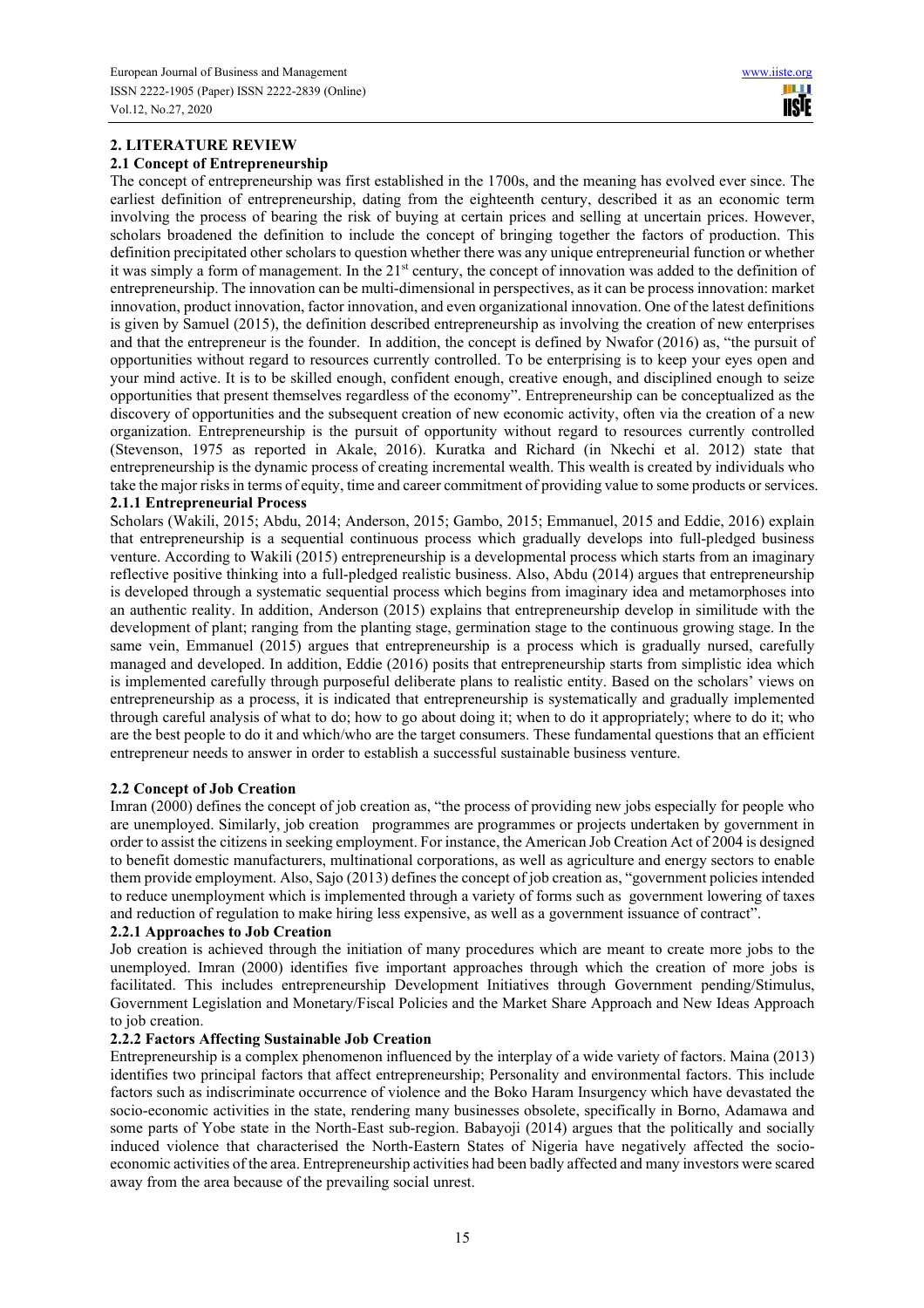The lack of adequate infrastructural facilities in the North-Eastern States of Nigeria, especially the epileptic irregular power supply in Nigeria, as well as the poorly constructed roads are parts of the environmental problems that negatively affect socio-economic activities in Nigeria. Babayoji (2014) maintains that poor infrastructural facilities are detrimental to effective entrepreneurship activities in the North-Eastern States of Nigeria. The problem, according to him (Babayoji,2014), did not allow for the provision of conducive environment for effective business to flourish and develop, as such good infrastructural facilities are described as essential pre-requisite for effective entrepreneurship activities.

### **2.2.3 Challenges to Job Creation in Nigeria**

The challenges to job creation in Nigeria are the same all over the country, as such when these challenges are identified, it means that they are applicable to Bauchi state and the other existing states of Nigeria. Imran (2000) and Sajo (2013) identify the following challenges or problems that negatively affect job creation programmes in Nigeria: (i) Poor state of infrastructure (ii) Lack of access to productive inputs such as finance and workspace (iii) Lack of access to Business Development Service (iv) Lack of sufficient government stimulus (v) Changes in government policies (vi) Lack of the right attitude by Nigerians, and (vii) Lack of adequate and effective entrepreneurship training scheme for sustainable job creation.

### **2.2.3.1 Government Efforts at Confronting These Challenges**

In the early 1960s, the regional governments established the Small-Scale Industries Credit (SSIC) scheme to provide , no collateral" credit to SMEs. The various Development Finance Institutions (DFIs) such as NIDB, NBCI and NACRDB have had their own intervention programmes to facilitate credit to the SMEs. The National Economic Reconstruction Fund (NERFUND) was set up by Decree no.2 of 1989 to provide medium and longterm financing to eligible SMEs. In 1992, the Federal Government negotiated the World Bank-assisted SME loan project to further expand credit delivery to SMEs. The World Bank also established, in partnership with the Federal Government, the MSME project to offer business development services and access to finance to SMEs.

In 1997, the Government established the Family Economic Advancement Programme (FEAP) as a poverty alleviation and sustainable livelihood programme for the purpose of setting up viable resource-based enterprises in the rural areas. To supplement the various efforts of Government at providing direct credit for SMEs, the UNDP, under the fourth Country Programme in Nigeria, established a micro credit scheme. The launching of the Micro Finance Policy, Regulatory and Supervisory Framework for Nigeria in 2005 which resulted in the establishment of new Microfinance Banks and the conversion of existing Community Banks to Microfinance Banks.

Also, the Central Bank of Nigeria (CBN) established the Small and Medium Enterprises Equity Investment Scheme (SMEEIS). In addition, the establishment of the N200 billion Small and Medium Enterprises Credit Guarantee Scheme in 2010 by the Central Bank of Nigeria (CBN), The establishment of the Small and Medium Enterprises Development Agency of Nigeria (SMEDAN) via SMEDAN ACT 2003 (as amended). Other adopted measures include; the N200 billion SME Restructuring/Refinancing Fund, the Nigeria Incentive-Based Risk Sharing System for Agricultural Lending (NIRSAL) and the establishment of the National Committee on Job Creation.

# **2.3 Empirical Review**

Previous empirical studies on entrepreneurial development among scholars presented various perspectives and findings on the impact of entrepreneurship and sustainable job creation. Taiwo (2014) carried out an empirical research on the impact of entrepreneurship development on job creation in Nigeria. The study used descriptive design and it was conducted in the South-Western parts of Nigeria. Findings of the study revealed that in any giving economy, entrepreneurship development gave birth to job creation which motivated people to do something that better their lives and the country at large. The study evaluated the relationship between job creation and entrepreneurship development in Nigeria. It was clear from his observation that job creation or employment opportunity in an economy could be traceable to entrepreneurship training and development. The study was not based on the impact of the entrepreneurship in the provision of sustainable job creation, while the present study will focus on the assessment of the impact in the provision of sustainable job creation.

Assad, Ali and Islam (2014) studied the role entrepreneurship in curbing unemployment in Pakistan. The researchers employed descriptive design in the study. The main objective of the study was to examine the positive role of entrepreneurship in reducing unemployment. Data for the study was collected via the use of questionnaire instrument. The regression results of the analysis of the collected data indicated that 91 percent variations in entrepreneurship development explained by the explanatory variations in variables. The unemployment rate was found to be negatively related to entrepreneurial development. High rate of unemployment was therefore associated with low level of entrepreneurial development in the Pakistan economy. The study was conducted in Asia, while the present study will be conducted in West-Africa, Nigeria.

Abubakar & Hussaini (2014) conducted their study on the appraisal of the performance of National Poverty Eradication Programme (NAPEP) on poverty reduction in Bauchi state which is one of the introduced entrepreneurship programme in Nigeria. The main objective of the study was to empirically examine the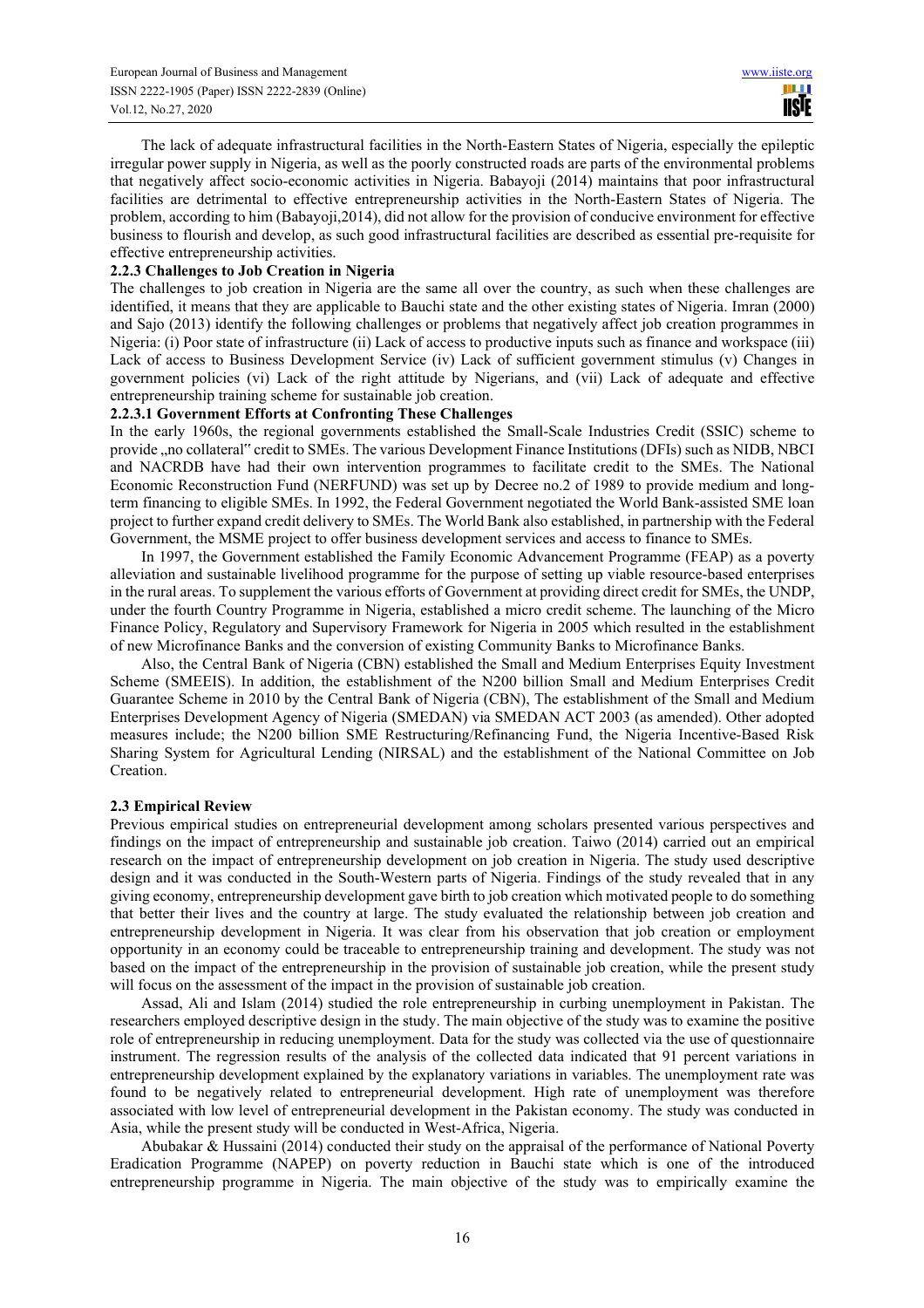performance of National Poverty Eradication Programme (NAPEP) towards poverty eradication in Bauchi Local Government Area of Bauchi State, with a view to determining whether the programme had made the desired impact on the beneficiaries in Bauchi Local Government Area. Data for the study were collected through the use of questionnaire and interview. The questionnaire which was constructed in English Language comprised of both open and closed-ended questions. Descriptive statistics of frequency count, percentages, cross tabulation; and inferential statistics of Chi-square were used for the analysis of the collected data. Also, the software SPSS (V. 16.0) was used to process the research data. The major findings of the study are that, NAPEP programmes had impacted positively on the socio-economic lives of the beneficiaries, and that, the performance of NAPEP towards poverty alleviation had been significantly commended by the beneficiaries. The study differs with the present study in scope and objective. The previous study focused on one of the designed entrepreneurship programme for poverty reduction. In addition, the previous study was based on poverty reduction, while the present study will focus on sustainable job creation.

Anyadike, Emeh and Ukah (2012) Studied the Nigeria's growing unemployment situation and how it increasingly dwindles the potentials of the country's economy, especially following official figures from the Bureau of Statistics that puts the figure at about 40 million Nigerian youths captured in World Bank statistics in 2009 as unemployed. Based on the utilization of the secondary source data, the study concluded that government should make entrepreneurship sellable to the people by inculcating it into the educational curriculum at every state of the educational sector and also utilize a re-modelled NYSC scheme to educate the youths more on the importance, essences and need for entrepreneurship development. Findings of the study further revealed that the growing unemployment situation in Nigeria were facilitated by the lack of stable entrepreneurship training scheme and that the study revealed that growing unemployment trend had socio-economic negative impact on the country's economy. The scope of the study was too wide, as it was not particularly focused on any state in Nigeria. However, the present study will be limited to Bauchi state.

Salami (2013) studied the relationship between youth unemployment and entrepreneurship in Nigeria. The study was delimited to Oyo state in the South-Western Geo-Political Zone of Nigeria. The study employed descriptive research design and data for the study was generated through the validated questionnaire instrument. The collected data was analysed using both the descriptive and inferential method of data analysis. Findings of the study established a significant link between entrepreneurship and youth unemployment, thus indicating that effective job creation could not be achieved without supporting entrepreneurship training. The variables in the study and the scope differ from that of the present study, as the previous studied relationship between the two variables of the study, while the present study will study impact of the dependent variable and the independent variable.

Akanwa and Akpanabia (2012) studied the need for promoting employment in Nigeria through the development of entrepreneurship. The study collected data from both the secondary and primary sources. The main objective of the study was to examine the relevance of entrepreneurship in promoting job creation among the unemployed youth in Edo State of the South-South Geo-Political Zone of Nigeria. The study used Quasi-Experimental Design and Chi-Square was employed in the analysis of the collected data. Based on the findings of the study, it was concluded that entrepreneurship was significantly instrumental in promoting job creation among the unemployed. The study was conducted in the South-South, the oil-producing area of Nigeria, while this study will be conducted in the North-Eastern States, food producing states of Nigeria. The previous study did not specifically focus on sustainable job creation, while the present study will specifically focus on the assessment of the impact of entrepreneurship in the provision of sustainable job creation in Bauchi state.

Nwachukwu and Ogbo (2012 as reported in Sajo, 2013) carried out empirical study on the role of entrepreneurship in economic development based on the Nigerian perspective. The objective of the study was to develop and analyse the contributions of entrepreneurship in the economic development through SME in Nigeria. A total of 1000 SMEs were randomly selected from a cross section of a population of all SMEs spread around some selected states in the South-East Geo-Political Zone of Nigeria. The hypotheses of the study were tested at 0.05 level of significance using Chi-square statistics hinged on identifying the greatest problem which SMES face in Nigeria. Findings of the study revealed that SMEs played significant roles in the growth, development and industrialization of the Nigerian economy, particularly, in job creation. The researchers recommended that promoters of SMEs should thus ensure the availability or possessions of managerial capacity and acumen before pursuing financial resources for the development of the respective enterprise. The study focused on the examination of the role of entrepreneurship in the overall economic development which was too wide in scope, as there are multiples aspects of economy, while the present study will focus on the examination or assessment of the impact of entrepreneurship in the development of sustainable job creation. Also, the previous study was made to cover all the six states in the south-eastern part of Nigeria, while the present study will specifically focus on one selected state in the north-eastern part of Nigeria.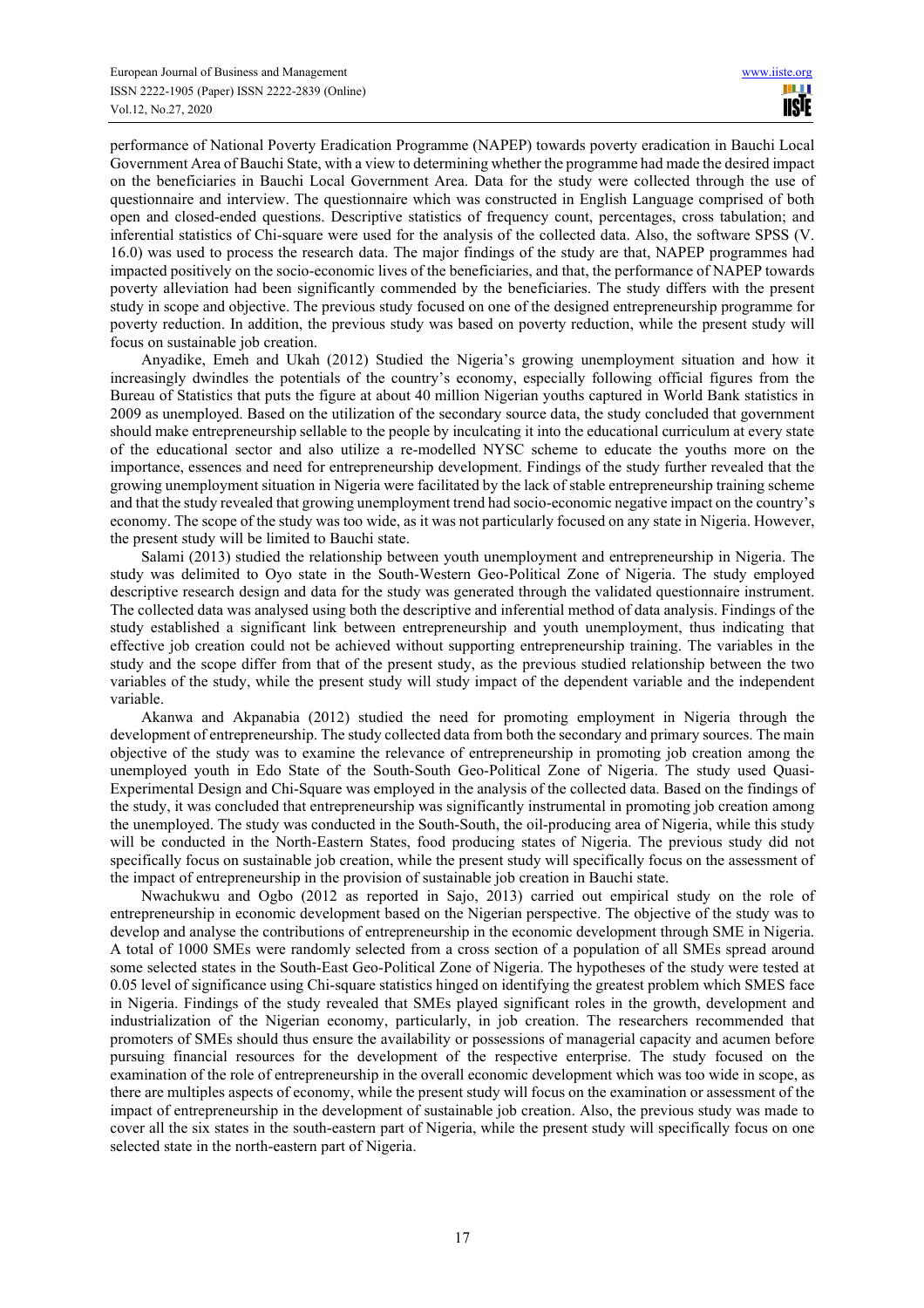### **2.4 Theoretical Framework of the Study**

Schumpeter Effect Theory of Entrepreneurship will be used in the study. The theory has two perspectives that are relevant in the context of this study. The first perspective of the theory is meant to address the role or influence of entrepreneurship in curbing unemployment. On this perspective, the theory presupposes that high unemployment in the society is associated with a low degree of entrepreneurial activities, that is, where propensity to set up enterprises is low; the rate of unemployment would be very high.

The implication of the above assertions is that those who are unemployed tend to remain so because they possess lower endowments of human capital and entrepreneurial talents required to start and sustain new firms to keep them going. A low rate of entrepreneurship culture and skills in any society may be a consequence of the low economic growth, which also reflects higher levels of unemployment. The theory assumes that the problem of joblessness in any given socio-political entity is influence by the lack of instilled entrepreneurship culture, through effective training; as such good entrepreneurship training to unemployed is the best method of curbing unemployment. The theory is therefore based on the assumption that entrepreneurship is an inevitable mechanism which is necessary in the provision of sustainable job creation. Lack of entrepreneurship training is according to the theory instrumental in overcoming the problem of joblessness. The theory is relevant to the context of this study because the study is based on the assessment of the impact of entrepreneurship in the provision of sustainable job. The theory is based on the relevance of entrepreneurship in the provision of job. This shows that the assumption of the theory is related to the objective and what the study intends to investigate, as the study intends to determine the influence of entrepreneurship training in sustainable job creation which aptly reflects the core presupposition and assumption of the theory.

The second perspective of the theory is called 'The Entrepreneur as an Innovator'. It is based on the personal attribute of entrepreneur for effective entrepreneurship activities. The presupposition of the perspective is that for effective entrepreneurship to take place there should be an efficient person possessing those attributes to conduct the entrepreneurship activities competently. The theory emphasises the need to engage him in unaccustomed novel activities. The relevant of this theoretical perspective in the context of this study is that the theory emphasises on the need of entrepreneur to possess certain personal qualities that are necessary for entrepreneurship, as this study is based on the impact assessment of the entrepreneurship on sustainable job creation, the study involves the examination of those entrepreneurship training scheme or programmes that are designed for the training of unemployed for the attainment of such personal attributes that are essential for sustainable job creation.

#### **2.5 Existing Gaps of the Study**

Based on the analysis of the previous conducted studies in relation to the present study, it is obviously revealed that the findings of the previous studies have existing gaps that the present study intends to complement. In other word, the justification to conduct the present study is determined by the existing manifested gaps in the previous studies. The identified gaps in the previous studies are mainly two. First, the previous conducted studies focused on the assessment of the influence or relationship between the entrepreneurship and economic development or employment. For instance, Nwachukwu and Ogbo (2012) study was conducted to assess the influence of entrepreneurship on the Nigerian economy. Findings of the study did not specifically address the issue of employment which is primarily central in economy and entrepreneurship.

This manifested gap will be complemented by this study, as the present study intends to assess the impact of entrepreneurship on the creation of sustainable job among the unemployed. This is important in view of the current problem of unemployment in the country, as well as the focus of all entrepreneurship activities and programme in the country are centrally made for the purpose of job creation, as such the need to conduct empirical study on the efficacy of such programmes is highly demanded. In addition, Akanwa and Akpanabia (2012) study assess the role of entrepreneurship in promoting employment in Nigeria. The manifested gaps in the study are its general focus on employment which is highly generalized. However, the focus of the present study will be on sustainable job creation, not part-time job, but self-reliant job. Thus, the previous studies and their findings were grossly limited to employment or economic activities which are highly generalized in their scope, while the present study intends to complement the gap by making specific reference to sustainable job creation.

Another obviously manifested gap in the previous studies is that the studies focused in the southern part of Nigeria (those studies conducted in Nigeria) and Asia (those that were conducted outside Nigeria). Findings of the study were therefore meant to address the southern parts of Nigeria which is distinctively different in terms of socio-political and economic way of life with the northern part of Nigeria. The north is predominantly Muslim dominated, while the south is Christian dominated. Also, the socio-economic activities and cultural practices, as well as level of the attainment of Western Education and accessibility to bank loan are remarkably different, as such findings of the empirical studies in the two areas cannot be aptly apply concurrently, as result of the identified demographic differences. The present study will cover Bauchi state which is located in the northern part of Nigeria, as such the findings of the study is expected to aptly describe the impact of entrepreneurship on the sustainable job creation in the state in which the people of the state have different demographic characteristics with those in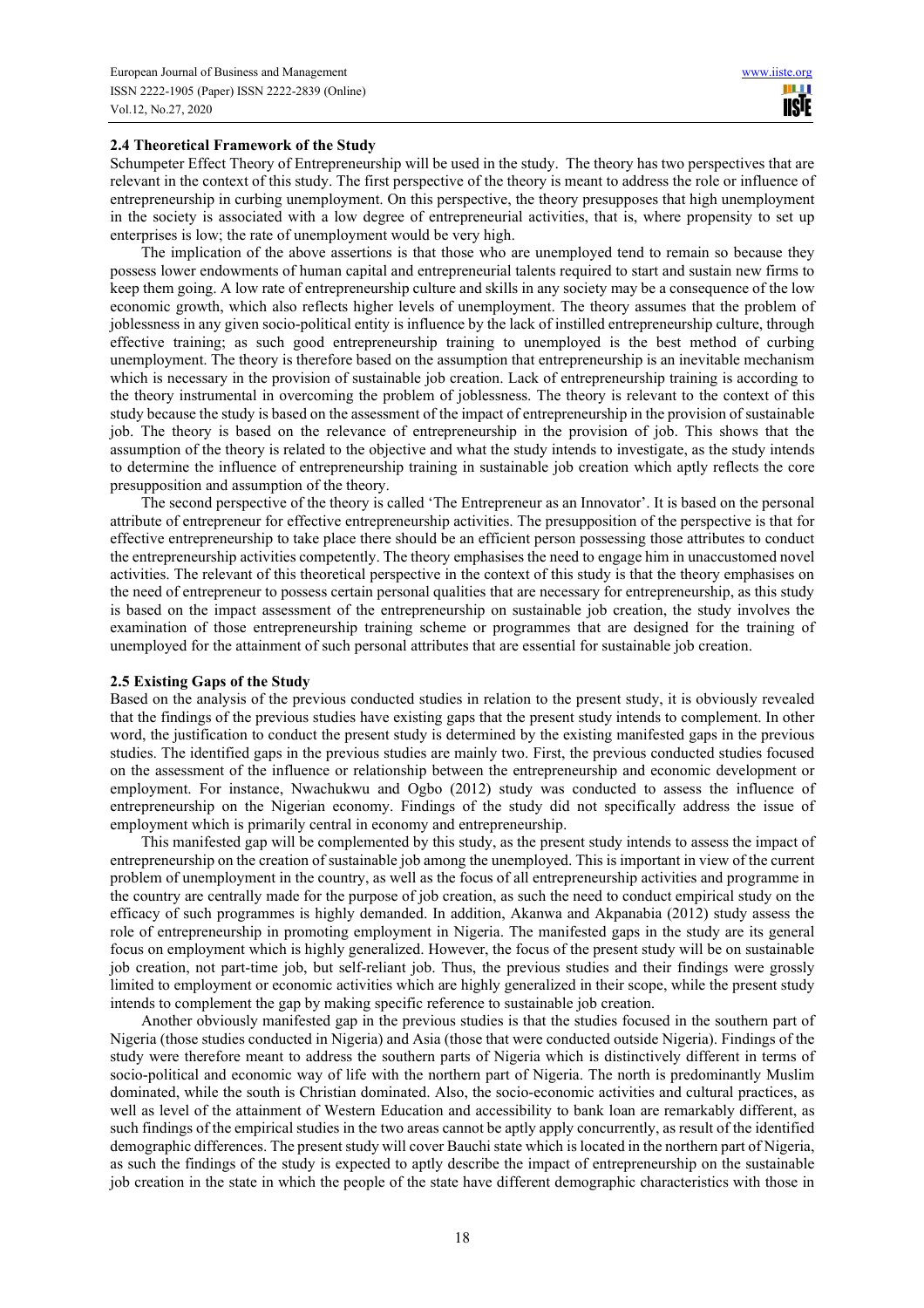the south.

#### **3. Methodology**

Descriptive research design was adopted for this study. The choice for the design is due to its aptness in describing the relationship between youth entrepreneurship development and sustainable job creation while the population of the study consists of the 1,605 target respondents who are mainly participants and beneficiaries of skills and Entrepreneurship training programmes conducted by BACYWARD in conjunction with NDE and the World Bank (YESSO), and ITF (NISDP) in all the 20 Local Government areas of Bauchi State, Nigeria.

11 H **USIE** 

The sample size of the study was drawn from the target population of one thousand six hundred and five (1,605) using Taro Yamane formulae. Based on the formulae, three hundred and one (301) samples are the corresponding size for the target population drawn from the selected entrepreneurship development programmes in Bauchi state. Random Sampling Technique was employed by the researcher in the selection of the sample of the study. This gave each and every member of the population having an equal chance of being chosen.

The sources of data for the study involved both primary and secondary sources of data. The primary data were generated directly from the different targeted groups of youth entrepreneurs in the state using a wellstructured questionnaire Instrument with multiple choice response scale (T-scale) to elicit the responses aimed at providing answers to the stated research questions. The questionnaire instrument was structured using 5-point Likert-Scale ranging from strongly Agree, Agree, Undecided, Strongly Disagreed and Disagreed.

In this study, secondary data on entrepreneurship development, skills acquisition and job creation programmes were sourced from BACYWARD, NDE and National Industrial Training Fund documents, as well as Bauchi State ministries of Commerce and Industry, Ministry of Women Affairs and social development, SMEDAN, and Technology Incubation. . Other relevant existing documents and academic journals as well as the study of the previous relevant empirical studies were consulted in the course of the study.

The method of data collection involved observations and structured questionnaires by the researcher while the data was analysed using five different types of statistical tools. These are: T-test to help in testing of those formulated hypothesis to ascertain the significance difference between the two stated variables which are entrepreneurship as definite variable and Job Creation as indefinite variable, Factor Analysis and Chi - square test to validate and retest those hypotheses on the significant relationship between the two stated variables, ANOVA as confirmatory test for the tested hypothesis on the significant impact/influence between the stated variables. Furthermore, Descriptive Analysis by the means of medium, mode, median and Standard Deviation was applied to address the stated research questions of the study.

 The Independent Variable in this study is Entrepreneurship Development while the Dependent Variable is Sustainable Job Creation. For the purpose of the study Entrepreneurship Development is to be measured by its mitigating problems which are to be proxies by inadequate entrepreneurial skills, unfavourable government policies, poor infrastructural facilities, lack of right business connections, inadequate funding, and insecurity while Sustainable Job Creation is measured by its proxies of level of employment/unemployment, business owners standard of living, and level of living wage earned.

In this study, efforts were made to ensure credibility in terms of validity and reliability which are carried out using Cronbach's Alpha reliability test. In this study, the reliability of the measurement items was evaluated by examining the consistency of the respondent's answers to all the questionnaire items in the measurement, as recommended (Numally, 1978). Cronbach's alpha reliability coefficients were used to measure the internal consistency of each measure. Reliability coefficients less than <0.6 were considered poor, > 0.6 were acceptable, and those greater than 0.8 were considered good, as suggested (Sekaran, 2000). Numally (1978) suggested that Cronbach's alpha reliability coefficients equal to 0.7 or greater show adequate reliability. While, Hair et al. (2006) suggested the Cronbach's alpha reliability coefficients of 0.7 or higher indicate adequate internal consistency. Therefore, a minimum cut off value of 0.7 for Cronbach's alpha reliability coefficients was employed in the present study to determine the reliability of each measure in order to find out the overall reliability of each of the latent constructs used in the model.

#### **4. Results and Discussion**

#### **4.1 Response Rate**

Table 4.1 presents the response rate. From the table, 320 copies of the questionnaires were administered to youth entrepreneurs involved in different categories of entrepreneurial activities in the 20 local government areas of Bauchi State namely Agro-business, Arts and Crafts, mechanical fabrication/woodwork and Oil and Gas, as well as other range of entrepreneurial services such as ICT, GSM and Catering services including stakeholders (NDE, ITF & BACYWARD) involved in entrepreneurship development activities in the state. Of the total number of questionnaires distributed, 301 were returned and used for analysis in this study which represents 94.06 percent response rate.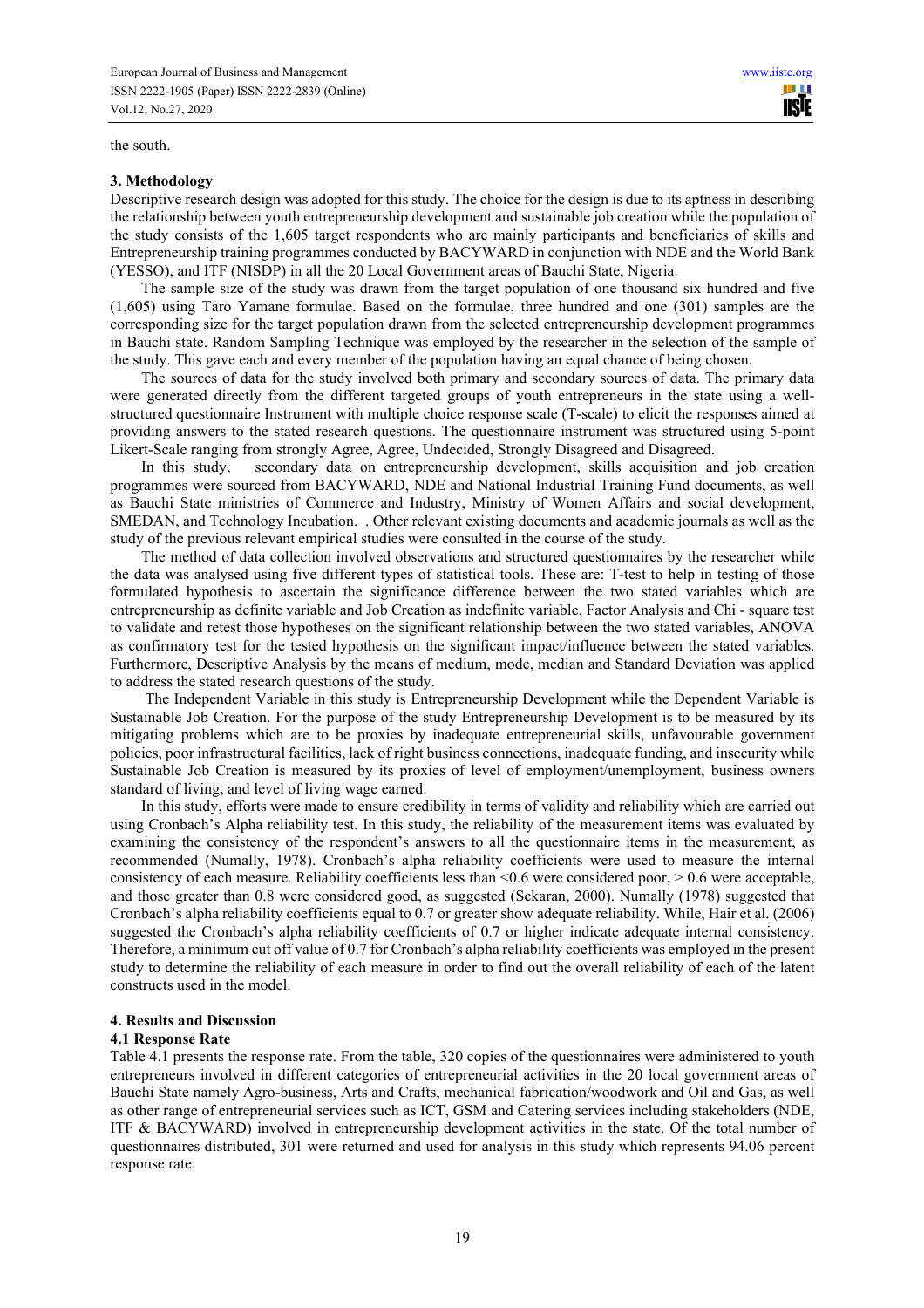| Category of Respondents (Entrepreneurs & Stakeholder<br>agencies)              | <b>DistributedReturnedNot</b> |     | Returned | Valid<br>Percentage<br>$\mathcal{O}(6)$ |
|--------------------------------------------------------------------------------|-------------------------------|-----|----------|-----------------------------------------|
| ValidAgro-Business                                                             |                               | 83  | 04       | 27.57                                   |
| Arts and Crafts                                                                | 76                            | 70  | 06       | 23.26                                   |
| Mechanical Fabrication/Woodwork                                                | 78                            | 75  | 03       | 24.92                                   |
| Oil and Gas                                                                    | 34                            | 32  | 02       | 10.63                                   |
| Others (ICT, GSM, Catering, Stakeholders such as<br>NDE, ITF & BACYWARD etc.). | 45                            | 41  |          | 13.62                                   |
| Total                                                                          | 320                           | 301 |          | 100.00                                  |

**Table 4.1:** Response Rate

*Source: Field Survey, 2019* 

The larger percentage of the response rate as recorded was as a result of respondent's interest in supporting any research effort towards finding lasting solution to the problem of youth unemployment in the state. The table also shows that 19 questionnaires were not returned either because they were not completed or are invalid. The largest percentage of the questionnaire was administered to Agro-business entrepreneurs (83 or 27.57%), mechanical fabrication/woodwork (75 or 24.92%) and Arts and Crafts entrepreneurs (70 or 23.26%), respectively. Other entrepreneurs and stakeholders such as those involved in ICT services, GSM maintenance/repairs and catering services including NDE, ITF & BACYWARD (41 or 13.62%) and the Oil and Gas (32 or 10.63%) business which accounted for the least percentage of responses, respectively. The implication of this findings to the study is that majority of the respondents are youth mostly involved in entrepreneurship activities in Agrobusinesses, Mechanical fabrications/woodworks and Arts and Crafts in Bauchi State. While those involved in Oil and Gas businesses in the state are very few.

# **4.2: Characteristics of the Respondents**

Since the characteristics of the respondents influence results, we therefore present the demographic data of the respondents in Table 4.2. As can be seen on the table, information on seven (7) different characteristics of respondents that are relevant to the study were collected and interpreted.

| S/N | <b>Characteristics</b> | <b>Options</b>                    | Frequency | Percent | <b>Cumulative Percent</b> |
|-----|------------------------|-----------------------------------|-----------|---------|---------------------------|
| 1.  | Gender                 | Male                              | 187       | 62.1    | 62.1                      |
|     |                        | Female                            | 114       | 37.9    | 100.0                     |
|     |                        | <b>Total</b>                      | 301       | 100.0   |                           |
| 2.  | of<br>Age              | $15 - 25$                         | 40        | 13.3    | 15.9                      |
|     | Respondents            | $26 - 35$                         | 94        | 31.2    | 98.7                      |
|     |                        | 36-45                             | 155       | 51.5    | 67.4                      |
|     |                        | $46 - 55$                         | 8         | 2.6     | 3.0                       |
|     |                        | 56-65                             | 4         | 1.3     | 100.0                     |
|     |                        | <b>Total</b>                      | 301       | 100.0   |                           |
| 3.  | <b>Marital Status</b>  | Single                            | 125       | 41.5    | 41.5                      |
|     |                        | Married                           | 176       | 58.5    | 100.0                     |
|     |                        | <b>Total</b>                      | 301       | 100.0   |                           |
| 4.  | Educational            | Degree or Eequivalent             | 65        | 21.59   | 21.59                     |
|     | Qualification          | Post Graduate Degrees             | 47        | 15.61   | 15.61                     |
|     |                        | Diploma or Eequivalent            | 87        | 28.90   | 28.90                     |
|     |                        | O" Level or Eequivalent           | 102       | 33.89   | 33.89                     |
|     |                        | <b>Total</b>                      | 301       | 100.0   |                           |
| 5.  | Employment             | Employed                          | 274       | 91.1    | 91.1                      |
|     | <b>Status</b>          | Unemployed                        | 27        | 8.9     | 8.9                       |
|     |                        | <b>Total</b>                      | 301       | 100.0   |                           |
| 6.  | of<br>Nature           | Agro-Business                     | 83        | 27.57   | 27.57                     |
|     | Entrepreneurial        | Arts and Crafts                   | 70        | 23.26   | 23.26                     |
|     | Activity               | Mechanical Fabrication/Woodwork   | 75        | 24.92   | 24.92                     |
|     |                        | Oil and Gas                       | 32        | 10.63   | 10.63                     |
|     |                        | Others (ICT, GSM, Catering etc.). | 41        | 13.62   | 13.62                     |
|     |                        | <b>Total</b>                      | 301       | 100.00  |                           |

**Table 4.2:** Respondents Characteristics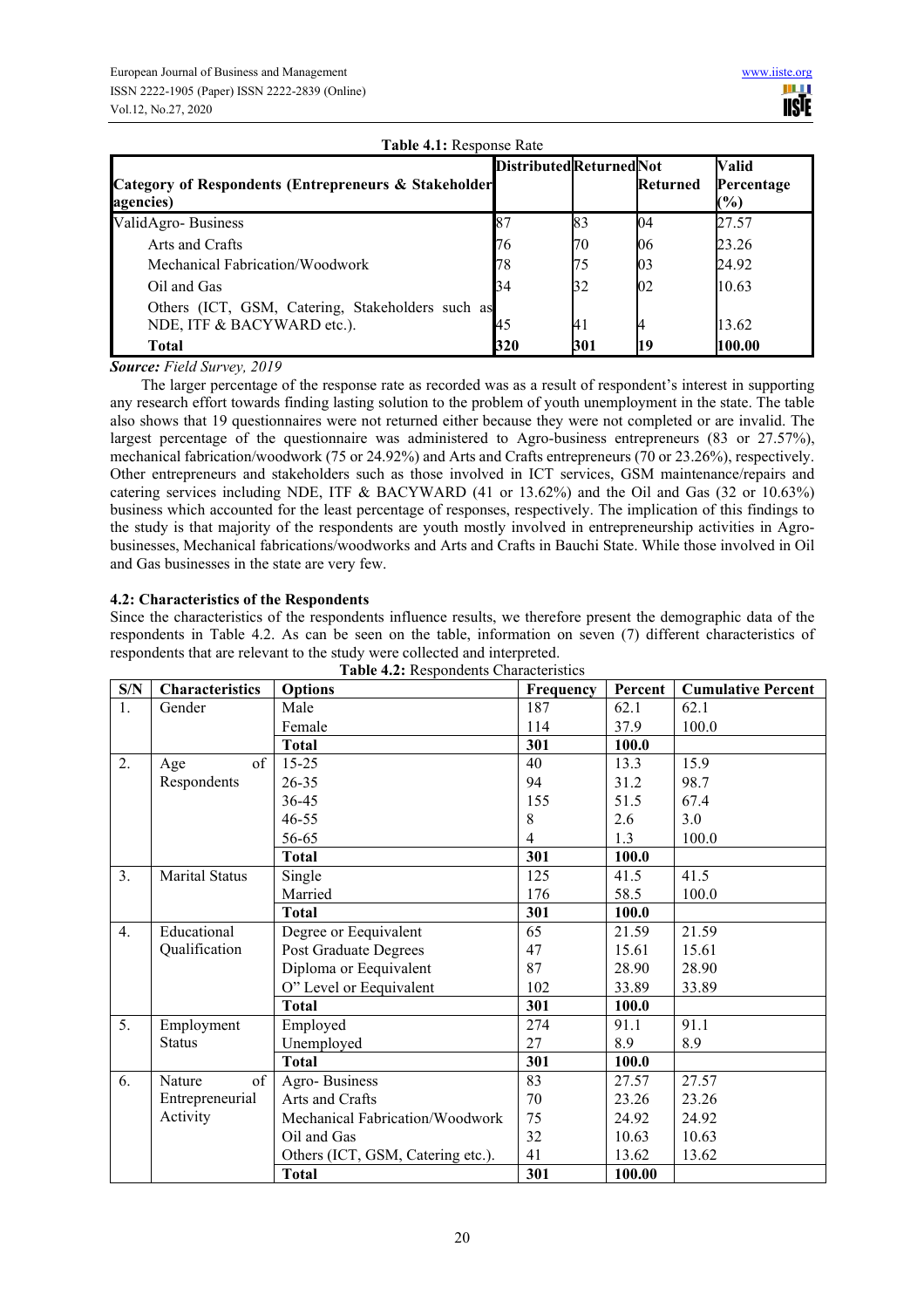| S/N      | <b>Characteristics</b>       | <b>Options</b> | Frequency |       | <b>Percent   Cumulative Percent</b> |
|----------|------------------------------|----------------|-----------|-------|-------------------------------------|
| ⇁<br>. . | Years of Work   Below 1 year |                | 14        | 4.7   | 4.7                                 |
|          | Experience                   | 1-5 years      | 61        | 20.3  | 24.9                                |
|          |                              | $6-10$ years   | 76        | 25.2  | 50.2                                |
|          |                              | $11-15$ years  | 150       | 49.8  | 100.0                               |
|          |                              | Total          | 301       | 100.0 |                                     |

#### *Source: Field Survey, 2019*

Information on respondents' gender, age, marital status, educational qualification and employment status as well as nature of entrepreneurial activity and years of work experience were collected for use in the analysis. The table shows that the respondents' gender as displayed in the table indicates that the males (187 or 62.1%) were more than the females (114 or 37.9%) which shows that males were more involved in youth entrepreneurship development activities in Bauchi State than the females.

From the table, a greater percentage of the respondents fell within the economically active age group between the age brackets of 15-45 constituting 289 or 96% of the total responses while the remaining respondents who are between the ages of 46-65 (12/3.9%) are made up of the least respondents who are inactive and did not belong to the productive youth bracket in line with the objectives of this study.

The table also shows the marital status of the respondents with those who are married being the majority constituting 176 or 58.5% while those who are not married accounted for 125 or 41.5%. This implies that most of the youth entrepreneurs in Bauchi State are married and likely to be more focused and committed to their entrepreneurial ventures so as to be making some money to carter for the need of their family/household.

The table indicates that the education levels were fairly distributed. Virtually most of the respondents were educated, with 65 or 21.59% having Bachelor's degree certificate, 47 or 1.61% have their Postgraduate Degrees while the remaining 87 or 28.90% possesses ordinary diploma and others with certificate's and secondary school leavers or drop-out represent 102 respondents or 33.89%. These statistics further indicate that most of the respondents had higher education while a relatively small percentage had at least high school education necessary for the respondents to have an informed knowledge on youth entrepreneurship activities in Bauchi State.

The table also shows that information were collected on the employment status of respondents. The table shows that those who are employed constituted 274 or 91.1 % of the total responses while the unemployed accounted for 27 or 8.9%. This implies that most of the youth involved in entrepreneurship ventures in the state have been engaged in one form of employment or the other in a bid to ensure self-sustenance or to augment their sources of income which is considered low and inadequate to carter for their livelihood.

Furthermore, the table shows that the respondents were involved in so many entrepreneurial activities ranging from Agro-business (83 or 27.57%) such as fish farming, poultry, animal husbandry crop production etc.to Arts and Crafts such as weaving, tailoring, blacksmithing, shoe making etc. which constituted 70 or 23.26%. Other forms of businesses of the respondents as indicated include mechanical fabrications/woodworks (75 or 24.92%) such as wielding, metal works, auto-electrical works, and carpentry, as well as mason and local fabrications of mercenaries and equipment. Oil and Gas (32 or 10.63%) was also another business that youth were engaged in particularly, petroleum products marketing (PMS, Kerosene, diesel, Gas engine Oil etc.). Finally other business services such as ICT services, GSM repairs and marketing and catering services and hair dressing and barbing saloon among others accounted for 41 or 13.62% of the total responses. The implication of these findings to the study is that the study cuts across all the major entrepreneurial activities as operated by youths in the State.

Finally, the table indicates that majority of the employees 150 or 49.8% have been either working or operating as entrepreneurs for more than 10 years and thus, possessed the necessary experience to contribute to the subject matter.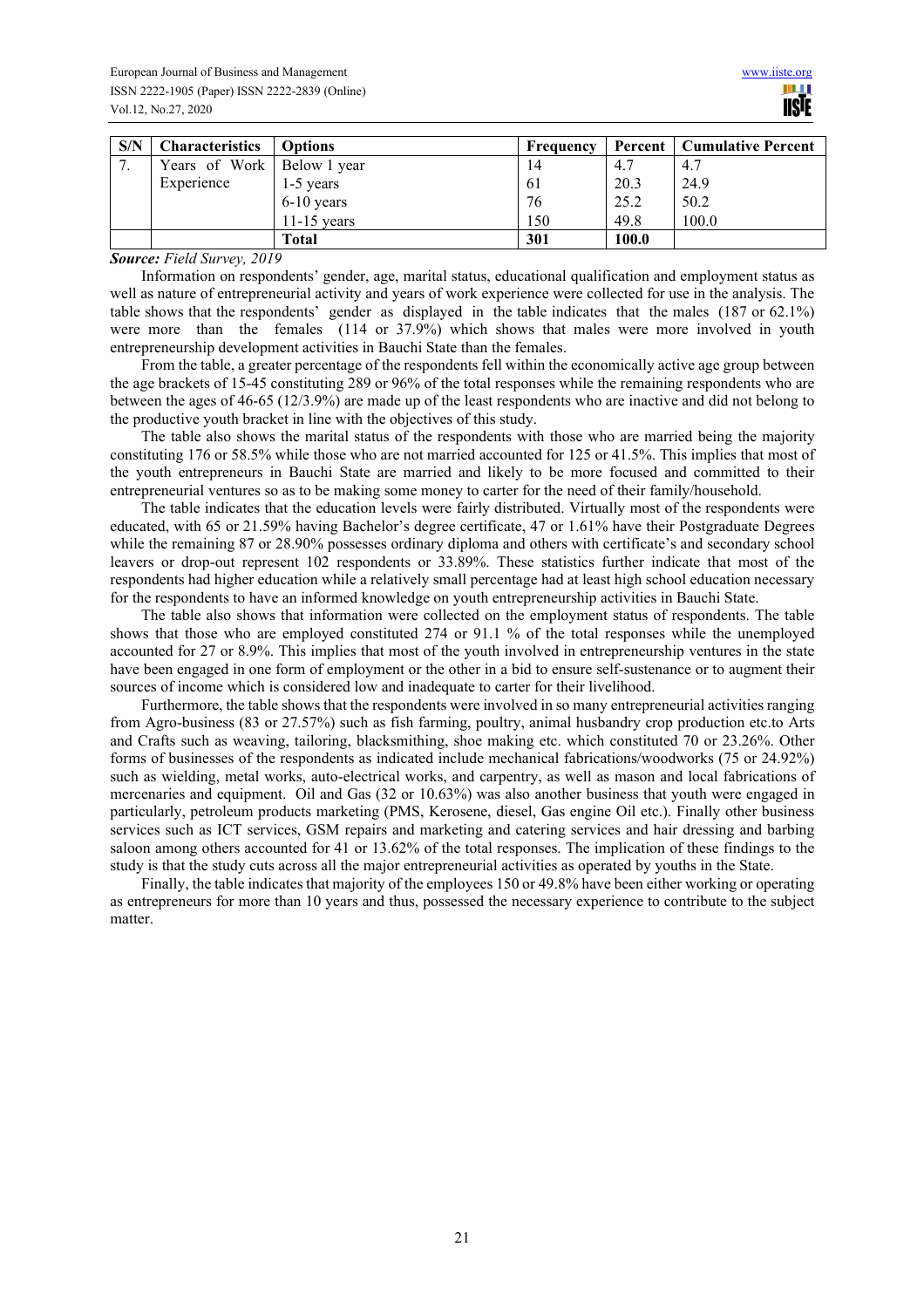# **4.3 Descriptive Statistics**

As part of the analysis a descriptive statistics on key entrepreneurship and job creation variables were conducted to justify the relevance or the level of agreement amongst the respondents understudy. This is presented in Table 4.3.

| <b>Table 4.3:</b> Descriptive Statistics on                                                                                                                                                 |      |  |             |                                      |                            |           |
|---------------------------------------------------------------------------------------------------------------------------------------------------------------------------------------------|------|--|-------------|--------------------------------------|----------------------------|-----------|
|                                                                                                                                                                                             | Mean |  | Std.<br>Dev |                                      | Variance Skewness Kurtosis |           |
|                                                                                                                                                                                             |      |  |             | Statistic Statistic Statistic        | Statistic                  | Statistic |
| Whether Inadequate Entrepreneurial Skills arising from Poor 300 3.9867 8.45558 340.609 17.225<br>Training Impact on Entrepreneurship and Job Creation                                       |      |  |             |                                      |                            | 297.795   |
| Unfavorable government policy affects Entrepreneurship and 3004.7967<br>Job Creation among Youths in Bauchi State                                                                           |      |  |             | 6.09428 680.912 17.291               |                            | 299.311   |
| Poor infrastructural facilities affect the development of<br>entrepreneurship and job creation among youths in Bauchi <sup>300</sup> 5.3467 7.64444 $\left[1417.104\right]17.305$<br>State? |      |  |             |                                      |                            | 299.638   |
| the right business<br>of<br>lack<br>connection<br>impact<br>entrepreneurship and job creation among youths in Bauchi State                                                                  |      |  |             | 01 300 4.7300 7.31282 745.990 17.296 |                            | 299.422   |
| Inadequate funding impact on entrepreneurship and job creation 300 3.1567<br>among youths in Bauchi State.                                                                                  |      |  | .92826      | .862                                 | -1.074                     | .843      |
| extent to which the level of insecurity affects entrepreneurship $300\frac{3.6967}{9.44751}$ 89.256<br>and job creation among youths in Bauchi State                                        |      |  |             |                                      | 17.068                     | 294.194   |
| Valid N (listwise)                                                                                                                                                                          | 300  |  |             |                                      |                            |           |

*Source: Computed By The Author.* 

Table 4.3 presents the descriptive statistics of items on inadequate entrepreneurial skills arising from poor training**.** The mean rating of this construct items was between 5.3467 (± 8.4558) and 3.1567 (± .92826). The results show that all items relating to inadequate entrepreneurial skills arising from poor training were highly rated by the respondents and the entire items' mean scores were greater than the neutral point (3.0).

# **4.4 Hypotheses Testing**

*HO1: Inadequate entrepreneurial skills arising from poor training and technology do not have significant impact on entrepreneurship and job creation among youths in Bauchi State.* 

| Table 4.4: ANOVA for Hypothesis |                |                       |     |                    |        |      |  |  |  |
|---------------------------------|----------------|-----------------------|-----|--------------------|--------|------|--|--|--|
|                                 |                | <b>Sum of Squares</b> | ΚUΙ | <b>Mean Square</b> |        | Sig. |  |  |  |
|                                 | Between Groups | 22013.757             |     | 5503.439           |        | .001 |  |  |  |
| Training/Tech                   | Within Groups  | 145.613               | 295 | .494               |        |      |  |  |  |
|                                 | Total          | 22159.370             | 299 |                    |        |      |  |  |  |
|                                 | Between Groups | 22746.722             |     | 5686.681           | 72.817 | .001 |  |  |  |
| <b>Job Creation</b>             | Within Groups  | 231.715               | 295 | .785               |        |      |  |  |  |
|                                 | Total          | 22978.437             | 299 |                    |        |      |  |  |  |

*Source: Computed by the Author* 

Table 4.4 describes the mean comparison of all the variables that made up hypothesis 1. The essence of this was to verify if the impact is strong between and within the variables. From the result, there is a significant difference between training and job creation both between and within the variables as the F. Calculated of 72.817 is greater that the F-critical of 24.56, this was also confirmed by the  $p -$ value of 0.001<p<0.05. Therefore, this has verified that inadequate entrepreneurial skills arising from poor training and technology do have significant impact on entrepreneurship and job creation.

*HO2: Unfavourable government policies do not have significant impact on entrepreneurship and job creation among youths in Bauchi State.*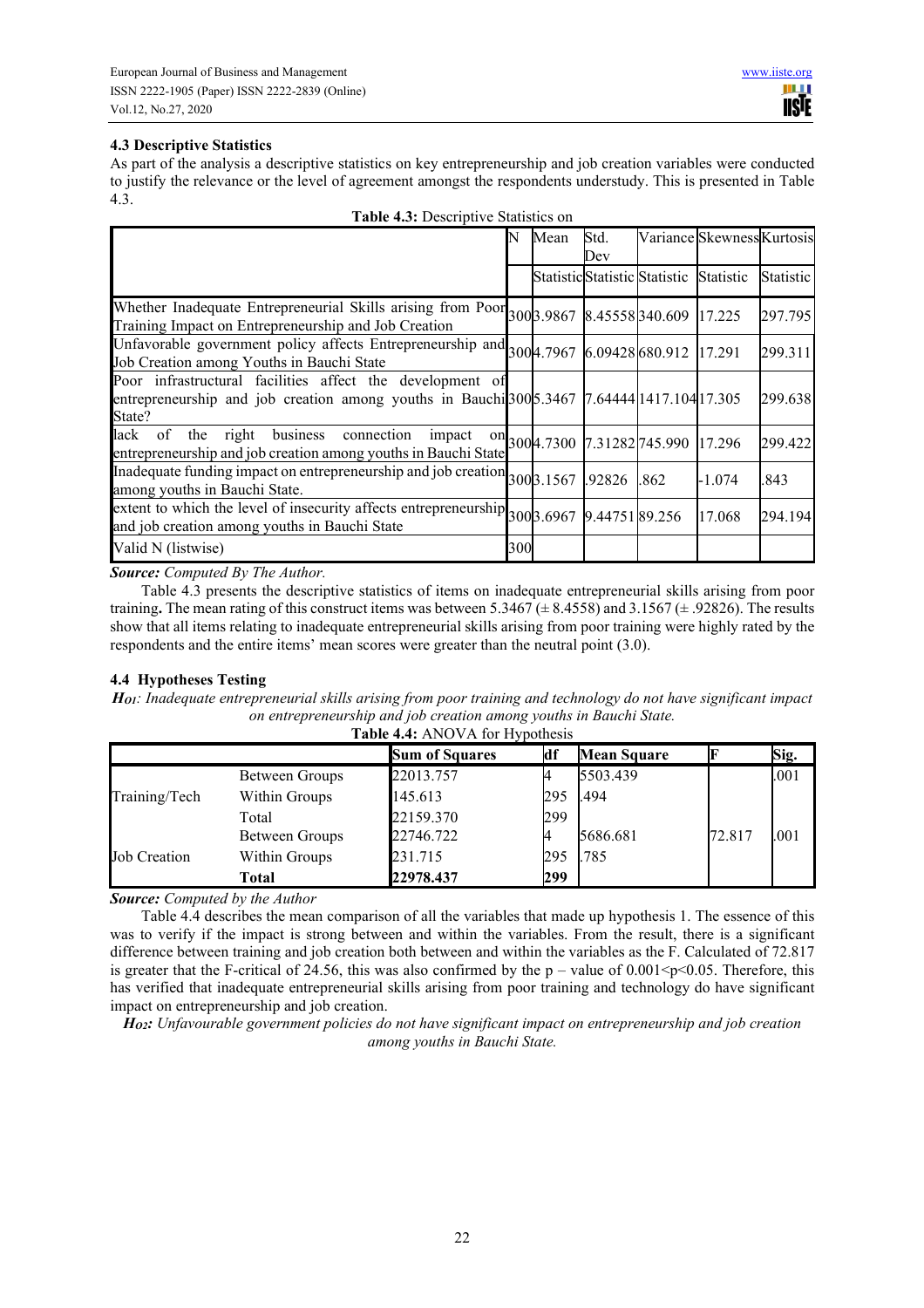| <b>Table 4.5:</b> ANOVA Hypothesis 2 |                |                   |     |               |        |      |  |  |  |
|--------------------------------------|----------------|-------------------|-----|---------------|--------|------|--|--|--|
|                                      |                | Sum of Squares df |     | Mean Square F |        | Sig. |  |  |  |
|                                      | Between Groups | 236.775           |     | 4547.355      |        | .001 |  |  |  |
| <b>Job Creation</b>                  | Within Groups  | 241.662           | 294 | .822          |        |      |  |  |  |
|                                      | Total          | 278.437           | 299 |               |        |      |  |  |  |
|                                      | Between Groups | 227.155           |     | 4589.431      | 70.267 | .001 |  |  |  |
| <b>UnfayGovtPoli</b>                 | Within Groups  | 191.192           | 294 | .650          |        |      |  |  |  |
|                                      | Total          | 238.347           | 299 |               |        |      |  |  |  |

*Source: Computed by the Author* 

Table 4.5 describes the mean comparison of all the variables that made up hypothesis 2. The essence of this was to verify if the impact is strong between and within the variables. From the result, there is a significant difference between Unfavourable government policies and job creation both between and within the variables. From the result, the F. Calculated of 70.267 is greater that the F-critical of 24.56, this was also confirmed by the p – value of  $0.001$  <p $0.05$ . Therefore, this has verify that Unfavourable government policies do have significant impact on entrepreneurship and job creation among youths

*HO3: Poor infrastructural facilities do not affect the development of entrepreneurship and job creation among youths in Bauchi State.*

| <i>youths in Duucht State.</i>    |  |
|-----------------------------------|--|
| Table 4.6: ANOVA for Hypothesis 3 |  |

|                     |                | Sum of Squares |     | Mean Square |        | Sig. |
|---------------------|----------------|----------------|-----|-------------|--------|------|
|                     | Between Groups | 22736.775      |     | 45.55       |        | .000 |
| <b>Job Creation</b> | Within Groups  | 241.662        | 294 | .822        |        |      |
|                     | Total          | 22978.437      | 299 |             |        |      |
|                     | Between Groups | 23373.684      |     | 46.737      | 52.092 | .000 |
| Infrastructure      | Within Groups  | 262.983        | 294 | .894        |        |      |
|                     | Total          | 23636.667      | 299 |             |        |      |

*Source: Computed by the Author* 

Table 4.6 describes the mean comparison of all the variables that made up hypothesis 3. The essence of this was to verify if the effect is strong between and within the variables. From the result, there is a significant effect between poor infrastructural facilities and development of infrastructure and job creation both between and within the variables. From the result, the F. Calculated of 52.029 is greater that the F-critical of 24.56, this was also confirmed by the  $p -$  value of 0.000 $\leq p \leq 0.05$ . Therefore, this has verify that poor infrastructural facilities do affect the development of entrepreneurship and job creation among youths

*HO4: Lack of the right business connection does not impact on entrepreneurship and job creation among youths in Bauchi State.*

**Table 4.7:** ANOVA for Hypothesis 4

|                        |                | Sum<br><b>Squares</b> | ofDf | <b>Mean Square</b> |        | Sig. |
|------------------------|----------------|-----------------------|------|--------------------|--------|------|
|                        | Between Groups | 226.775               |      | 4547.355           |        | .070 |
| Job Creation           | Within Groups  | 241.662               | 294  | .822               |        |      |
|                        | Total          | 228.437               | 299  |                    |        |      |
|                        | Between Groups | 235.362               |      | 4783.072           | 21.928 | .070 |
| <b>Connect Factors</b> | Within Groups  | 313.474               | 294  | 1.066              |        |      |
|                        | Total          | 24228.837             | 299  |                    |        |      |

*Source: Computed by the Author* 

Table 4.7 describes the mean comparison of all the variables that made up hypothesis 4. The essence of this was to verify if the effect is strong between and within the variables. From the result, it reveals that lack of the right business connection does not impact on entrepreneurship and job creation among youths both between and within the variables. From the result, the F. Calculated of 21.928 is less than F-critical of 24.56, this was also confirmed by the  $p$  – value of 0.070>p>0.05. Therefore, this has verify that lack of the right business connection does not impact on entrepreneurship and job creation among youths.

*HO5: Inadequate funding does not impact on entrepreneurship and job creation among youths in Bauchi State.*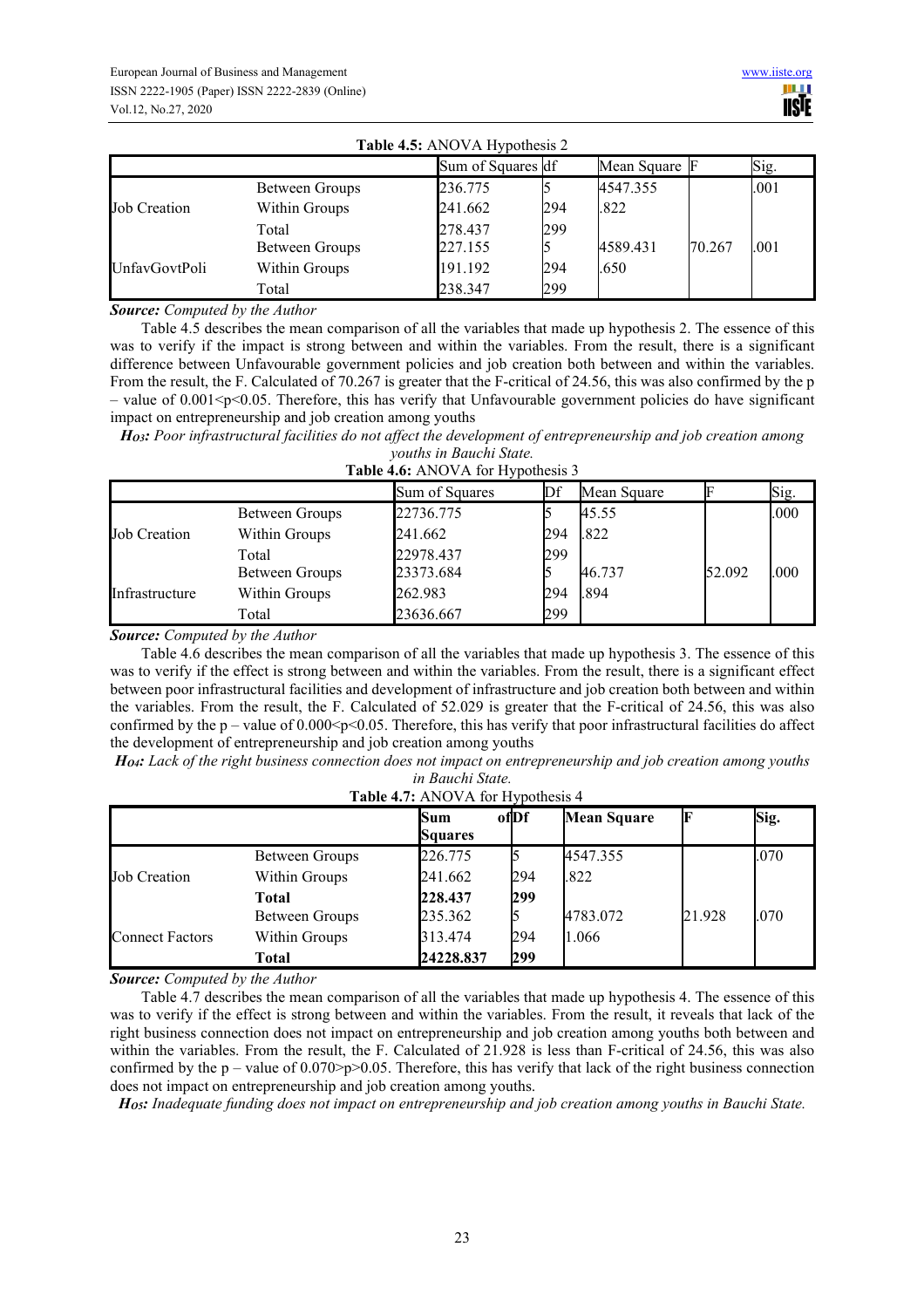|                     |                | <b>Sum of Squares</b> | Df  | <b>Mean Square</b> |        | Sig. |
|---------------------|----------------|-----------------------|-----|--------------------|--------|------|
|                     | Between Groups | 226.775               |     | 4547.355           |        | .000 |
| <b>Job Creation</b> | Within Groups  | 241.662               | 294 | .822               |        |      |
|                     | Total          | 229.437               | 299 |                    |        |      |
|                     | Between Groups | 241.446               |     | 4828.489           | 66.502 | .000 |
| Inadequate Funding  | Within Groups  | 214.941               | 294 | .731               |        |      |
|                     | Total          | 24357.387             | 299 |                    |        |      |

Table 4.8: ANOVA for H

*Source: Computed by the Author* 

Table 4.8 describes the mean comparison of all the variables that made up hypothesis 5. The essence of this was to verify if the effect is strong between and within the variables. From the result, it reveals that inadequate funding has negative impact on entrepreneurship and job creation among youths both between and within the variables. From the result, the F. Calculated of 66.502 is greater than F-critical of 24.56, this was also confirmed by the  $p -$  value of 0.000 $\leq p \leq 0.05$ . Therefore, this has verified that inadequate funding do impact negatively on entrepreneurship and job creation among youths.

*HO6: Insecurity does not have significant effects on entrepreneurship and job creation among youths in Bauchi State.*

|                     |                       | Sum of Squares |     | Mean Square |        | Sig. |
|---------------------|-----------------------|----------------|-----|-------------|--------|------|
|                     | Between Groups        | 220.608        |     | 4924.122    |        | .000 |
| Insecurity          | Within Groups         | 398.272        | 294 | 1.355       |        |      |
|                     | Total                 | 218.880        | 299 |             |        |      |
|                     | <b>Between Groups</b> | 236.775        |     | 4547.355    | 55.205 | .000 |
| <b>Job Creation</b> | Within Groups         | 241.662        | 294 | .822        |        |      |
|                     | Total                 | 22978.437      | 299 |             |        |      |

*Source: Computed by the Author* 

Table 4.9 describes the mean comparison of all the variables that made up hypothesis 6. The essence of this was to verify if the effect is strong between and within the variables. From the result, there is a significant effect between insecurity and job creation both between and within the variables. From the result, the F. Calculated of 52.205 is greater that the F-critical of 24.56, this was also confirmed by the  $p$  – value of 0.000 < p < 0.05. Therefore, this has verified that insecurity has a significant effect on entrepreneurship and job creation among youths.

# **4.5 Major Findings**

Since the main objective of the study is to examine the impact of entrepreneurship skills development on sustainable job creation among youths in Bauchi State, the study found out that several factors have significant impact on entrepreneurship skills development and sustainable job creation in the state among which include poor training, inadequate technology, unfavourable government policies and poor infrastructural facilities. Others include lack of the right business connection, inadequate funding and insecurity which hampers on the activities of youth entrepreneurs in Bauchi.

# **5. Conclusions and Recommendations**

# **5.1 Conclusion**

The study concludes that there is a significant relationship between entrepreneurship skills development and sustainable job creation as unemployment has become a major issue of concern amongst youths in Bauchi State. The situation has grown large that it cannot be addressed by mere campaign of the words of mouth. It requires concerted efforts by individuals, States, Federal governments and other stakeholders to provide a lasting solution towards curbing the menace of youth's unemployment and spread of social vices in the State. Unemployment has not only affected the youths and economic development of the state from a broad spectrum of socio-economic perspective but also affected the development of entrepreneurial activities in Bauchi State which results in retrogressive growth in several ways that must be addressed by all and sundry for an improved standard of living of the citizens. Based on these, we further conclude that the problems mitigating against the efficacy of entrepreneurship skills development as a veritable tool for sustainable job creation in Bauchi State are multifaceted but combatable as most of them can be tackled head on by the government and other stakeholders for a better society.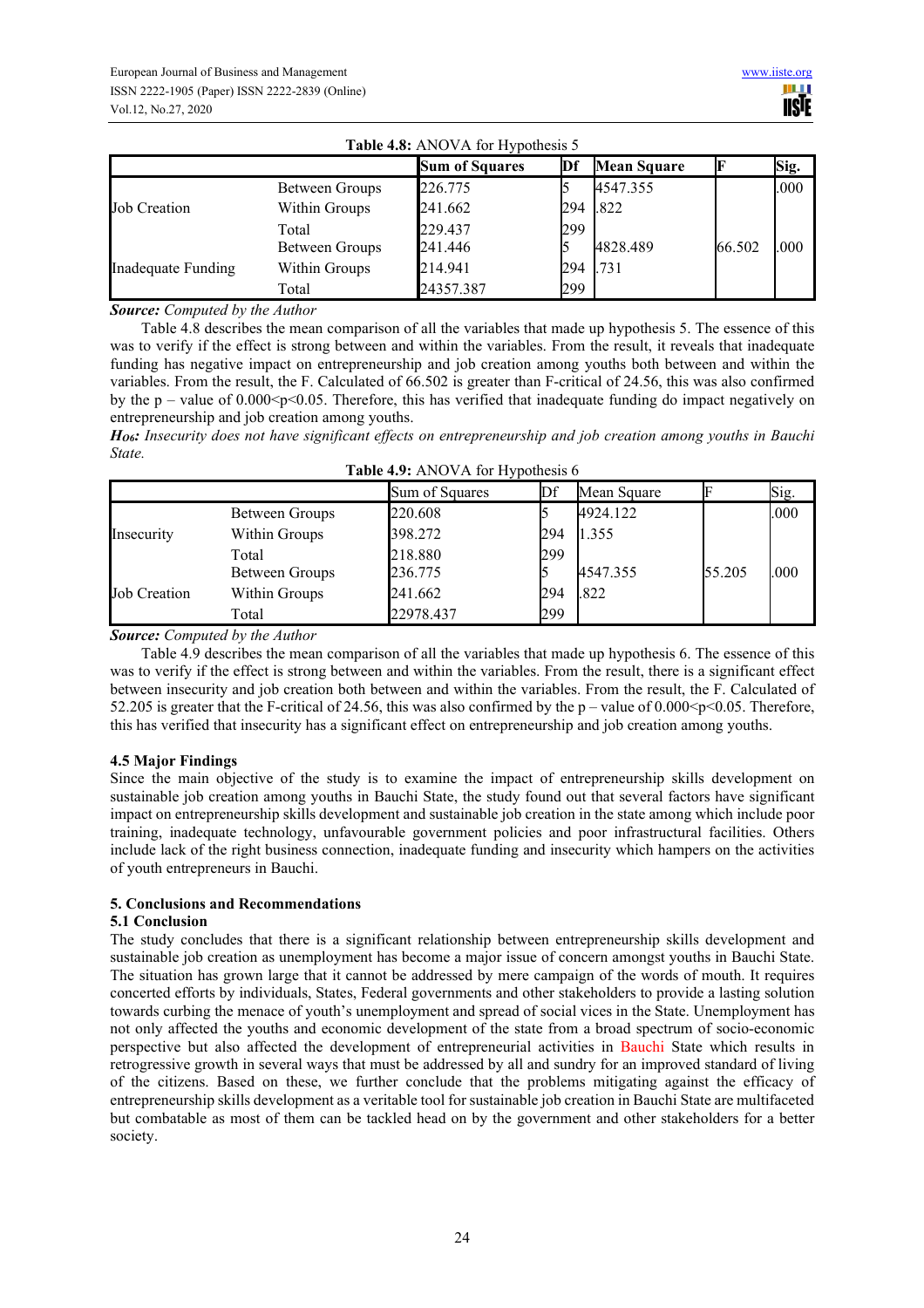# **5.2 Recommendations**

Based on the findings and conclusions of the study, the following recommendations are made in a bid to enhancing entrepreneurship and sustainable job creation.

- There is an urgent need for Nigerian Federal governments to adopt a decentralized approach to entrepreneurship development support programmes aimed at promoting policy for youth development for sustainable job creation.
- ii. Owners of enterprises in Nigeria should realize that the success of their businesses is partly determined by the training and skill development provided for their employees. Thus, continuous training and skills development is particularly important for youth entrepreneurs since most of them are either unskilled or semiskilled. Better employee skills lead to increased productivity, growth and higher employment generation.
- iii. It is imperative for government to provide adequate and continuous technological training programmes for youth's entrepreneurs to enhance their technical skills for sustainable competitive advantage.
- iv. Federal and Bauchi State Governments should try and be aligning their policies and programs to target specific groups of youths for entrepreneurship growth and development. This becomes necessary as most of the failures of these programs have also become obvious as many youths entrepreneurs continued to either remain stagnant or fail and thus cannot provide their employment generation any benefits to the economy.
- v. There is the urgent need for massive and robust infrastructural development across Bauchi State and the country at large so as to provide the enabling environment for entrepreneurship development that will lead to sustainable job creation.
- vi. There should be equity and level playing field towards providing assistance to youths entrepreneurs in the state for effective performance. Experience has shown that most of the brightest business ideas remain ideas without actualization due to lack of proper business connections.
- vii. There is need for Bauchi State Government and Federal Government and other development partners to increase their effort in funding of youth entrepreneurship for enhanced sustainable job creation in the state and the country at large.
- viii. Bauchi State government should increase its effort in improving security in order to provide the enabling environment for youth entrepreneurship development and sustainable job creation. In addition local vigilantes can be co-opted by the government into their security architecture for effective policing. Bauchi state is one of the states in the Northeastern Nigeria which has been affected by the menace of Boko Haram insurgency that has devastated the area over the years which led to serious security challenges and migration of many entrepreneurs resulting to job losses and increased social vices.

#### **5.3 Contributions to Knowledge**

This study provided three noteworthy contributions to knowledge. Firstly, the study provides concrete information about youth's entrepreneurship and sustainable job creation in Bauchi State which is to be used as a rough guide by government and entrepreneurs towards achieving some level of performance for competitive advantage.

Secondly, the study highlights the major variables on entrepreneurship unique to Bauchi State and Nigeria inclusive which affects entrepreneurship and sustainable job creation in the State. The study not only discusses those factors but also synthesize findings into elaborate frameworks and models. The model is based on existing performance models and new insights from emergent literature and has been validated through structured and structured interviews.

Thirdly, from empirical and verified findings we have identified several entrepreneurship performance dimensions of which all the dimensions show highly significant relationships with both entrepreneurship and sustainable job creation issues amongst youths in Bauchi State.

#### **5.4 Suggestions for Further Studies**

This research leads to some observations that might be of interest to future researchers, as they represent the seeds from which future researches can be developed but the extent of applications of our generalization comes into play here in condition that our findings may not automatically apply to all facets of entrepreneurs, industries or sectors. Scholars are challenged to investigate other industries or sectors as a case point. In addition to the above, the following might be of interest to future researchers:

(a) This same research can be carried out in other states so that a broad comparison of the problems as it affects entrepreneurs and job creation activities in those states can be made.

(b) Finally, There have been few studies comparing similarities and differences of entrepreneurship practices amongst youths among private corporations and state-owned corporations, or among local enterprises and multinational companies. We thus do not know which specific differences exist regarding the similarities in these various organizations. This clearly is another interesting avenue for future research.